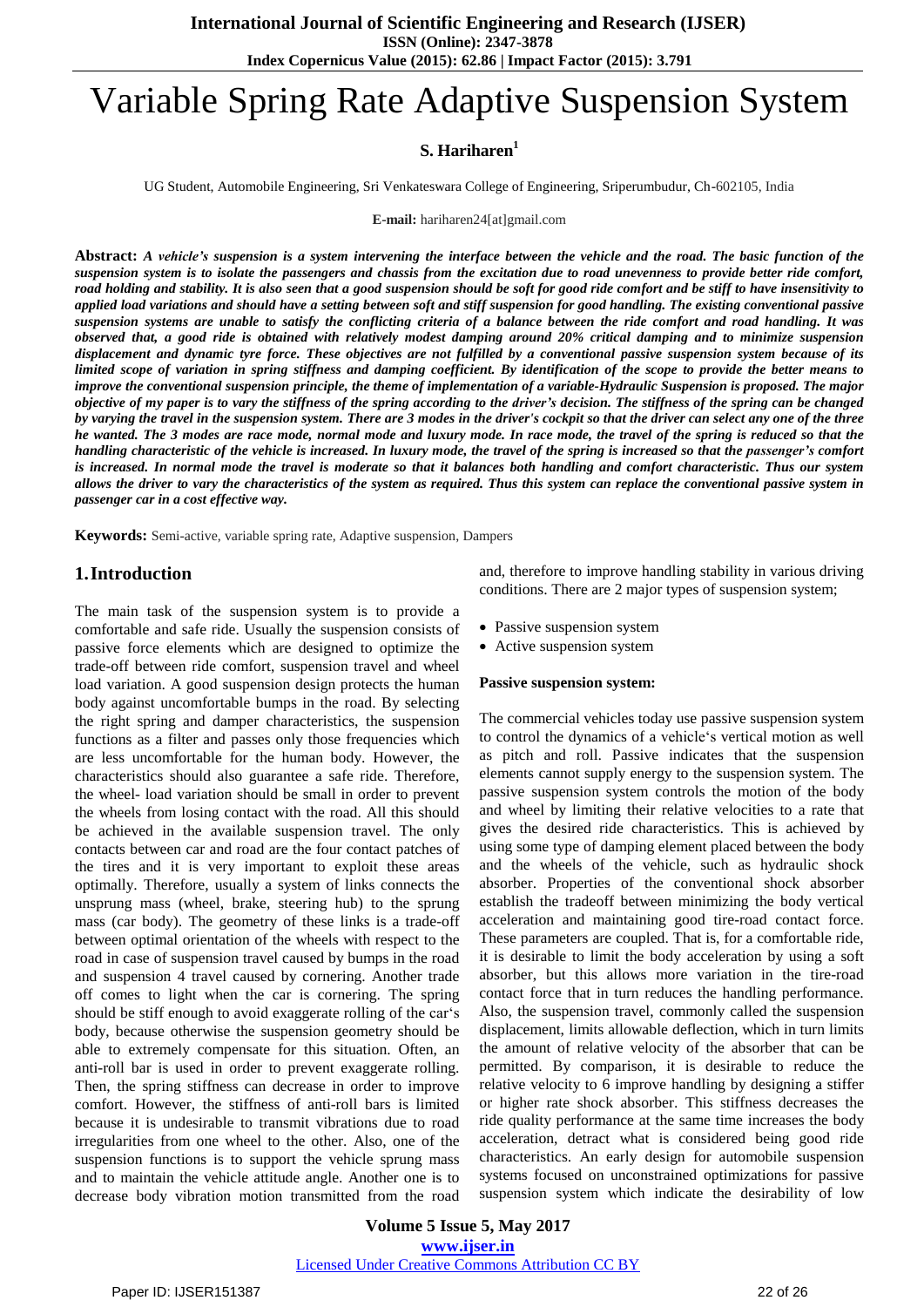suspension stiffness, reduced unsprung mass, and an optimum damping ratio for the best controllability [57]. Thus the passive suspension systems, which approach optimal characteristics, had offered an attractive choice for a vehicle suspension system and had been widely used for car. However, the suspension spring and damper do not provide energy to the suspension system and control only the motion of the car body and wheel by limiting the suspension velocity according to the rate determined by the designer. Hence, the performance of a passive suspension system is variable subject to the road profiles.



### **Active suspension system:**

In early active suspension system, the regulating of the damping force can be achieved by utilizing the controlled dampers under closed loop control, and such is only capable of dissipating energy (Williams, 1994). Two types of dampers are used in the active suspension namely the two state dampers and the continuous variable dampers. A 2 DOF Active Suspension System Model The two state dampers switched rapidly between states under closed-loop control. In order to damp the body motion, it is necessary to apply a force that is proportional to the body velocity. Therefore, when the body velocity is in the same direction as the damper velocity, the damper is switched to the high state. When the body velocity is in the opposite direction to the damper velocity, it is switched to the low state as the damper is transmitting the input force rather than dissipating energy. The disadvantage of this system is that while it controls the body frequencies effectively, 8 the rapid switching, particularly when there are high velocities across the dampers, generates high-frequency harmonics which makes the suspension feel harsh, and leads to the generation of unacceptable noise. The continuous variable dampers have a characteristic that can be rapidly varied over a wide range. When the body velocity and damper velocity are in the same direction, the damper force is controlled to emulate the skyhook damper. When they are in the opposite directions, the damper is switched to its lower rate, this being the closest it can get to the ideal skyhook force. The disadvantage of the continuous variable damper is that it is difficult to find devices that are capable in generating a high force at low velocities and a low force at high velocities, and be able to move rapidly between the two. The control strategy utilized a fictitious damper that is inserted between the sprung mass and the stationary sky as a way to suppress the vibration motion of the spring mass and as a tool to compute the desired skyhook force. The skyhook damper can reduce the resonant peak of the sprung mass quite significantly and thus achieves a good ride quality. But, in order to improve both the ride quality and handling performance of a vehicle, both resonant peaks of the sprung mass and the unsprung mass need to be reduced. More recently, the possible applications of electrorheological (ER) and magnetorheological (MR) fluids in the controllable dampers were investigated by Yao et al. However, since MR damper cannot be treated as a viscous damper under high electric current, a suitable mathematical model is needed to describe the MR damper.



# **2.Principle**

As the tire strikes a bump in the road, so a vertical force is applied to the spring" which is compressed or deflected. Therefore the wheel moves vertically relative to the body, and the tire maintains contact with the road surface. However, some of this force is transmitted through the spring to the body, which also tends to rise. If the springs are very "soft" (i.e. have relatively low spring rates) the body rises little, but if the springs are very stiff the body rises quite a bit, depending on the severity of the bump. For a good ride, therefore, the springs should be soft. Although soft springs give a good ride in most circumstances, they allow the body to roll a lot during cornering. In practice, spring rates are a compromise between the requirements of ride and handling.

This system is based on the principle that "liquid are incompressible". There is a small modification done to the inner tube of the dampers. The inner tube is divided into two chambers. The lower chamber is filled with a fluid. Since the diameter of the inner tube is constant, The height of the chamber can be varied by changing the volume of the lower chamber, As more liquid accumulate the length of the liquid chamber increases and hence the effective stroke length can be increased. If there is more liquid, excess liquid will flow back to the reservoir and hence the height of the chamber is decreased. Thus by altering the effective stroke length, the stiffness of the spring can be altered.

# **3.Components Required**

- Liquid reservoir- A reservoir is a storage space for liquids.
- Pump- It is a device that moves fluids by mechanical action.
- Uni-directional valve- A uni-directional flow control valve allows the control of liquid flow in one direction only.
- Level sensor- level sensor is used to monitor the level of a particular free flowing substance within a contained space.

# **4.System Setup**

The space under the piston of the damper is divided into two chambers. The upper chamber contains the usual working fluid as in normal dampers. The piston slides in the upper

## **Volume 5 Issue 5, May 2017 www.ijser.in** Licensed Under Creative Commons Attribution CC BY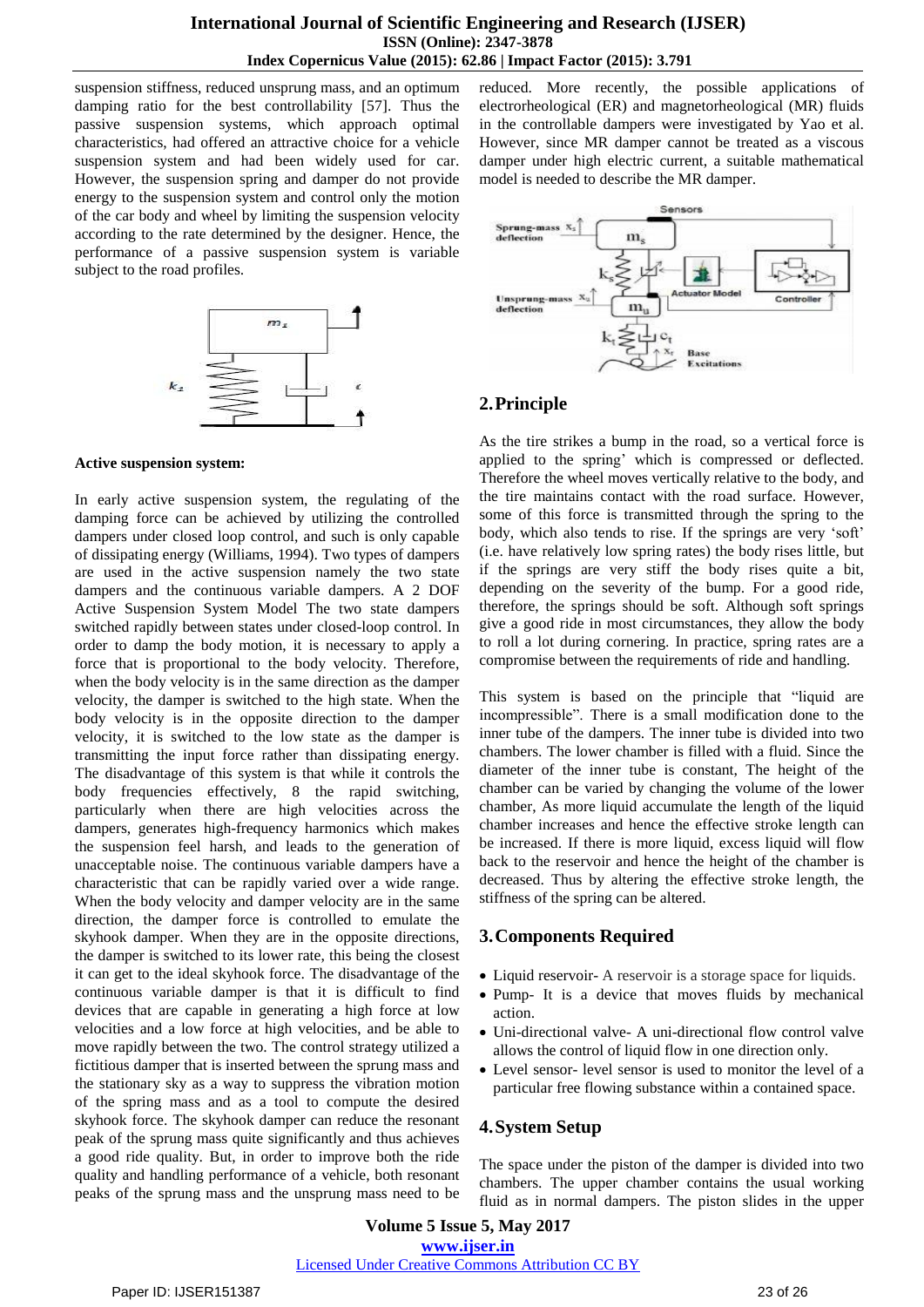chamber. The upper chamber is connected to the bottom of the inner tube through a rubber tube. The lower chamber is a separate chamber that contains a separate liquid. There is a liquid reservoir which is connected to lower chamber. The liquid is almost present to  $3/4<sup>th</sup>$  of the reservoir. The centrifugal pump is different in working than a positive displacement pump. All [centrifugal](https://www.dultmeier.com/catalog/0.851.863) pumps include a shaftdriven impeller that rotates inside a casing. Centrifugal pumps are unique because they can provide high or very high flowrates and because their flowrate varies considerably with changes in the Total Dynamic Head of the particular piping system. This allows the flowrate from [centrifugal](https://www.dultmeier.com/catalog/0.851.863) pumps to be "throttled" considerably with a simple valve placed into the discharge piping, without causing excessive pressure buildup in the piping or requiring a pressure relief valve. It is used supply the liquid to the chamber through a Uni-directional valve. The excess liquid in the chamber flows back to the reservoir through another Uni-directional in the return pipe. . The valve restricts liquid flow by the use of screw adjuster which when driven into the valve begins to block the way reducing the liquid flow rate. This restriction is active in only one direction. The level sensor is placed inside the inner tube. It is used to identify the level of the lower chamber.



**Figure 1:** System setup of spring and damper



# **5.Working**

The working of this system is based on the fact that "liquids are incompressible". This system works effectively by varying the length of the liquid chamber. The driver can able to select three modes.

- Race mode
- Normal mode
- Luxury mode

In race mode, the stiffness of the spring should be more so the travel of the spring should be less. Hence the volume of the liquid chamber should be more. Since the radius of the damper is constant, we can vary the length of the liquid chamber. A volume sensor is used to determine the required volume. In case of less volume, this sensor sends signal to ECU and it drives a pump which suck the liquid from the reservoir and deliver it to the chamber through the unidirectional valve. Once the optimum volume is reached the valve closes and the pump stops working. Thus the length and volume of the chamber is increased and the spring travel can be effectively reduced. In luxury mode, the stiffness of the spring should be less so the travel of the spring should be more. Hence the volume of the liquid chamber should be less. Since the radius of the damper is constant, we can vary the length of the liquid chamber. A volume sensor is used to determine the required volume. In case of more volume, this sensor sends signal to ECU and the valve in the return pipe is opened so that the excess liquid flows back to the reservoir. Once the optimum volume is reached the valve closes. Thus the length and volume of the chamber is increased and the spring travel can be effectively reduced. . In normal mode, the stiffness of the spring should be medium so the travel of the spring will be moderate. Hence the volume of the liquid chamber will be medium. Since the radius of the damper is constant, we can vary the length of the liquid chamber. A volume sensor is used to determine the required volume. In case of more volume, this sensor sends signal to ECU and the valve in the return pipe is opened so that the excess liquid flows back to the reservoir. . In case of less volume, this sensor sends signal to ECU and it drives a pump which suck the liquid from the reservoir and deliver it to the chamber through the uni-directional valve. Once the optimum volume is reached the valve closes. Thus the length and volume of the chamber is increased or decreased and the spring travel can altered accordingly.

**Figure 2:** Front view of damper with pump and reservoir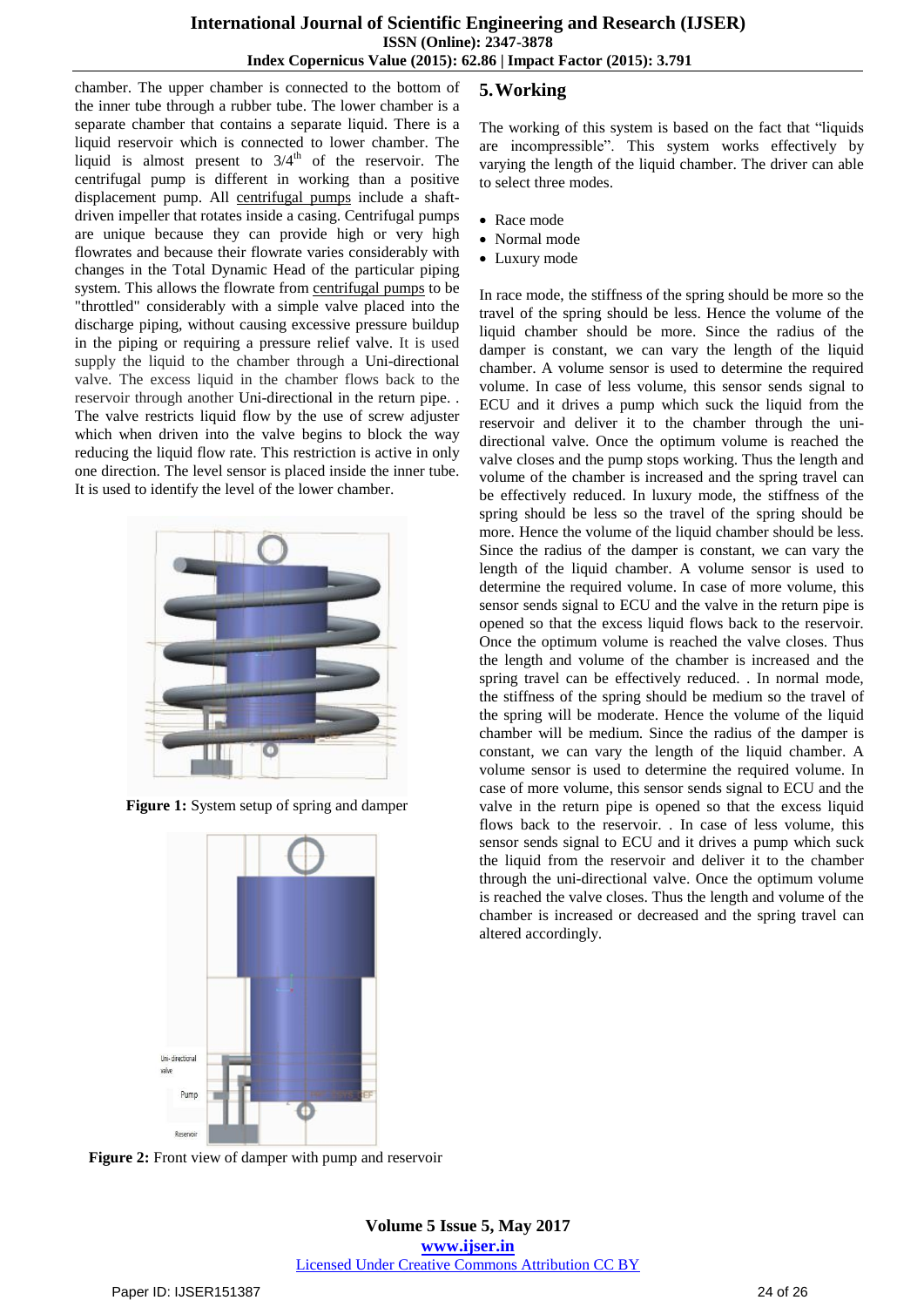

**Figure 3:** sectional view of damper with pump and reservoir

# **6.Calculation**

## **RACE MODE:**

Length of fluid chamber  $= .2$  m **Front:** Volume of fluid in the chamber =  $\pi^*r^2$ <sup>\*</sup>h -2( $\pi^*r_1^2$ <sup>\*</sup>h)  $=$ 3.14\*30<sup>2</sup>\*200 - 2(3.14\*2<sup>2</sup>\*200)  $= 560176$  mm<sup>3</sup> Stiffness of spring = load on one wheel/compression of spring  $= (400*9.81)/100$ = 39.24 N/mm  $\omega_n = \sqrt{(s/m)}$  $= \sqrt{(39.24/400)}$ =.313 cyc/sec **Rear:**  $\omega_n$  (rear) = 1.3\*  $\omega_n$  (front)  $= 1.3*313$  $= .407$  cyc/se

Stiffness of spring =  $\omega_n^2$  \* m  $= .407^2 * 200$  $= 33.15$  N/mm

## **LUXURY MODE:**

Length of fluid chamber  $= .1$  m **Front:** Volume of fluid in the chamber =  $\pi^*r^2$ <sup>\*</sup>h-2( $\pi^*r_1^2$ <sup>\*</sup>h)  $= 3.14*30<sup>2</sup>*100 - 2(3.14*2<sup>2</sup>*100)$  $= 280088$  mm<sup>3</sup> Stiffness of spring = load on one wheel/compression of spring  $= (400*9.81)/200$  $= 19.62$  N/mm  $\omega_n = \sqrt{(s/m)}$  $= \sqrt{(19.62/400)}$  $= .22$  cyc/sec **Rear:**  $\omega_n$  (rear) = 1.3\*  $\omega_n$  (front)  $= 1.3$ \* .22  $= .287$  cyc/sec Stiffness of spring =  $\omega_n^2$  \* m  $=.287<sup>2</sup> * 200$  $= 16.57$  N/mm

## **NORMAL MODE:**

Length of fluid chamber  $= .15$  m **Front:** Volume of fluid in the chamber =  $\pi^* r^{2*} h$ -2( $\pi^* r_1^{2*} h$ )  $= 3.14*30<sup>2</sup>*150 - 2(3.14*2<sup>2</sup>*150)$  $= 420132$ mm<sup>3</sup>

Stiffness of spring = load on one wheel/compression of spring  $= (400*9.81)/150$  $= 26.16$  N/mm

 $\omega_n = \sqrt{(s/m)}$  $= \sqrt{(26.16/400)}$  $= .255$  cyc/sec

# **Rear:**

 $\omega_n$  (rear) = 1.3\*  $\omega_n$  (front)  $= 1.3$ \* .255 = .287 cyc/sec Stiffness of spring =  $\omega_n^2$  \* m  $= .332^2 * 200$  $= 22.10$  N/mm

**Table 1:** Stiffness of the spring, N/mm

|       | Race mode | Normal | Luxury |
|-------|-----------|--------|--------|
|       |           | mode   | mode   |
| Front | 39.24     | 26.16  | 19.62  |
| Rear  | 33.15     |        |        |

**Table 2:** Volume of liquid chamber, mm<sup>3</sup>

|                                | Race mode | Normal<br>mode | Luxury<br>mode |
|--------------------------------|-----------|----------------|----------------|
| Volume of<br>liquid<br>chamber | 560176    | 420132         | 280088         |

## **The mat lab design for all the three modes are given below:**



**Figure 4:** Matlab for race mode

**Volume 5 Issue 5, May 2017 www.ijser.in** Licensed Under Creative Commons Attribution CC BY